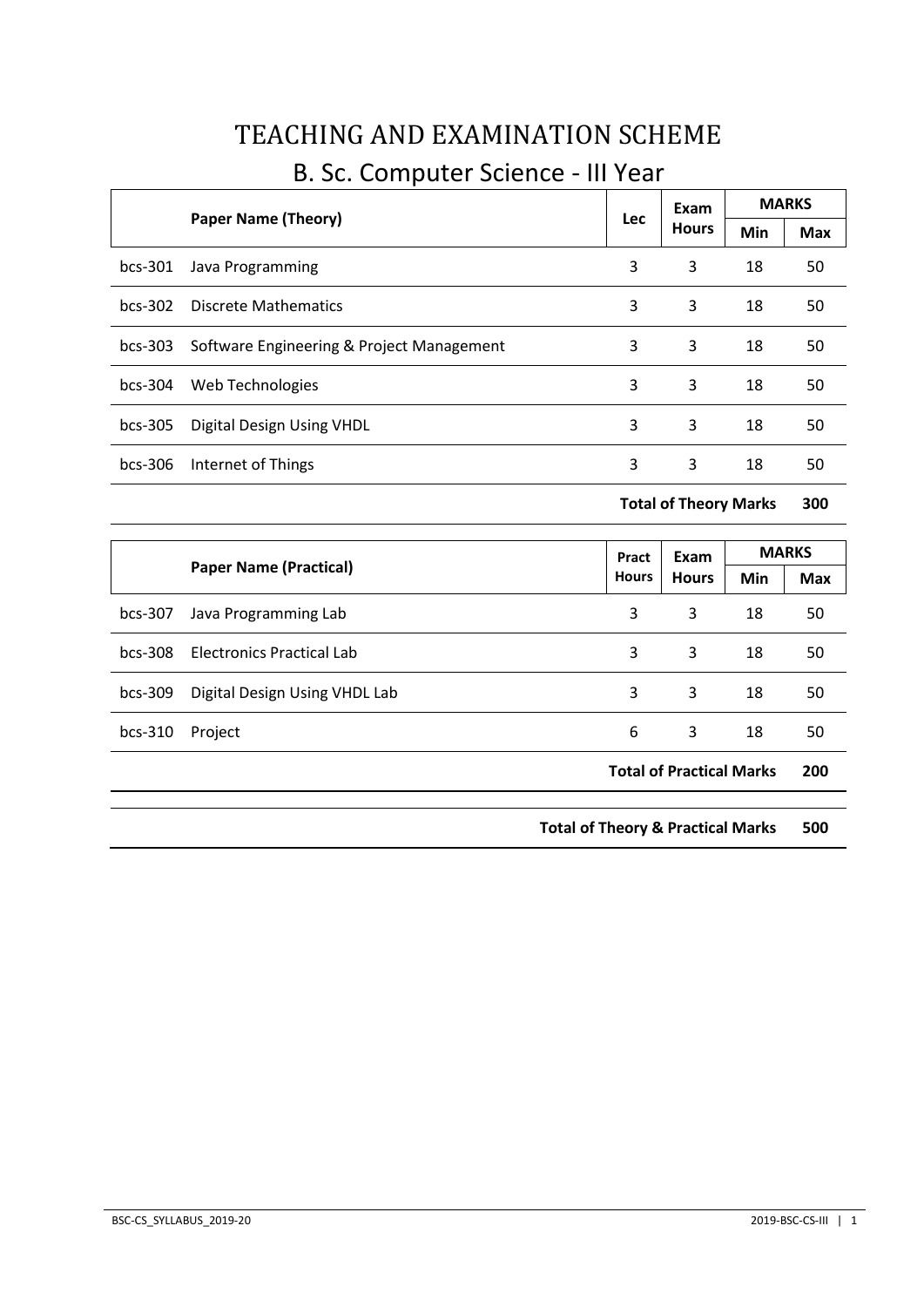# **B. Sc. (Computer Science) Scheme of Examination**

# **Theory:**

# **Part A:**

- 1. 10 Question of 1.5 mark each 15 marks
- 2. Answer should not exceed more than 50 words
- 3. All questions are compulsory

# **Part B:**

- 1. 5 Questions of 3 marks each 15 marks
- 2. Answer should not exceed more than 50 words
- 3. All questions are compulsory

# **Part C:**

- 1. 3 Questions of 7+7+6 marks each 20 marks.
- 2. There will be an internal choice in each question.
- 3. Answer should not exceed 400 words

# **Practical & Projects:**

Practical exams shall be conducted by one internal and one external examiner of a batch of 40 students in a day.

Duration of Practical exam is 3 hours.

A Laboratory Exercise File should be prepared by each student for each practical paper and should be submitted during practical examinations.

Practical of 50 marks distribution is as under:

- a. 30 marks for practical examination exercise for 3 questions
- b. 10 marks for Viva-voce
- c. 10 marks for Laboratory Exercise File

The number of paper and the maximum marks for each paper are shown against each subject separately. It will be necessary for a candidate to pass in the theory part as well as the practical part of a subject/paper, wherever prescribed, separately.

Classification of successful candidates shall be as follows:

| <b>First Division</b> | 60% | of the aggregate marks prescribed at (a) Part I |
|-----------------------|-----|-------------------------------------------------|
|                       |     | Examination, (b) Part II Examination,           |
| Second Division       | 48% | (c) Part III Examination, taken together        |

All the rest shall be declared to have passed the examination, if they obtain the minimum pass marks in each subject viz. 36% no division shall be awarded at the Part I and Part II examination.

Note:

Eligibility for admission in First year of B. Sc. (CS) is 10+2 with Science examination of any board with at least 50% marks. As regards admission on reserved category seats government rules will be applicable.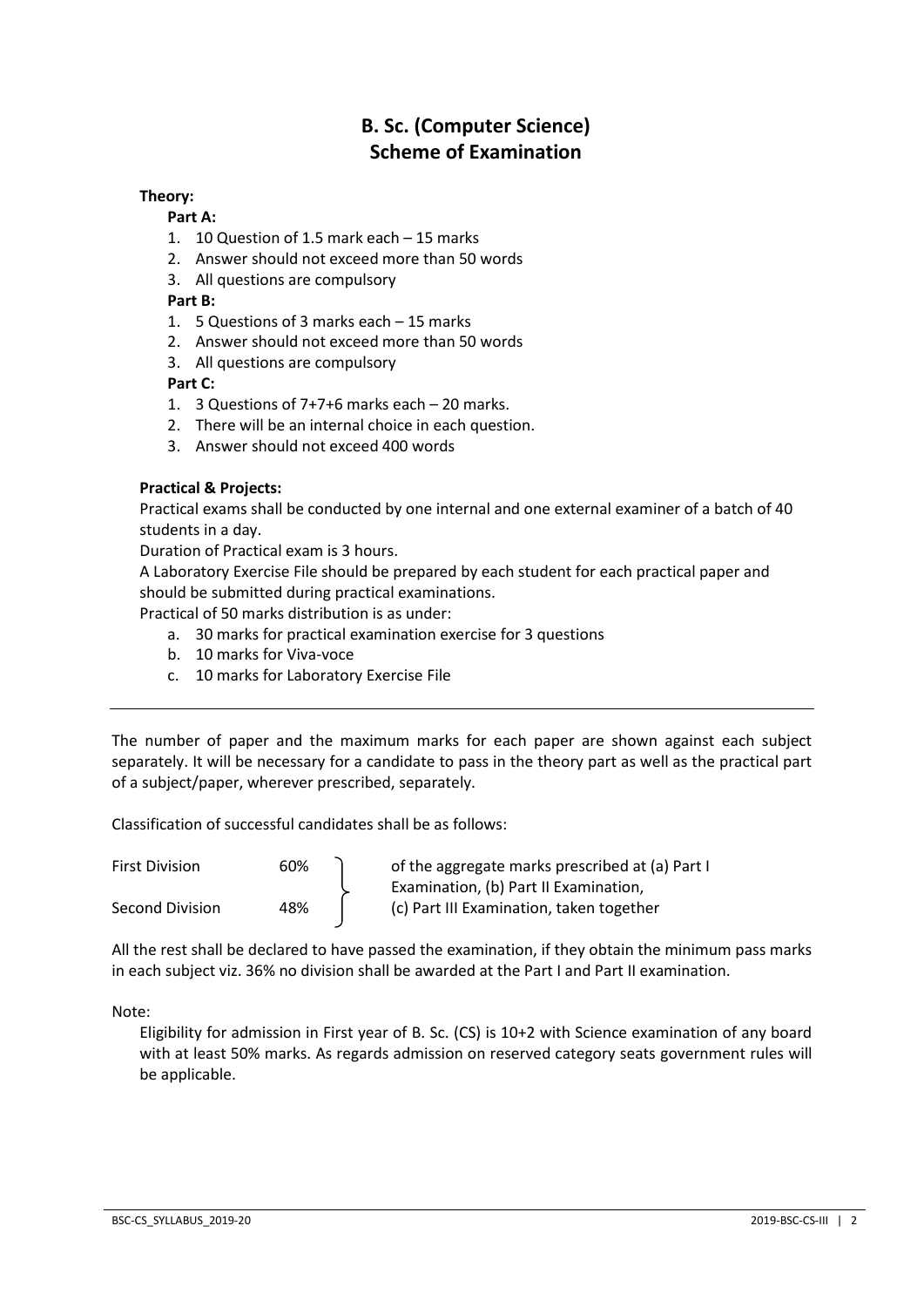|  | <b>Duration: 3 hours</b> | Max Marks: 50 |
|--|--------------------------|---------------|
|--|--------------------------|---------------|

#### **bcs-301Java Programming**

Introduction to Java, history, characteristics, Object Oriented Programming, data types, variables, arrays, difference between Java and C++

Control statements: Selection, iteration, jump statements, operators

Introduction to classes, class fundamentals, constructor, methods, stack class, inheritance, creating multilevel hierarchy, method over riding

Packages and interfaces, exception handling, multi-threaded programming, I/O applets

Java Library, string handling, string comparison, string buffer, utility classes, vector stack dictionary, applet class, introduction to AWT, working with frame windows.

Java Beans, beans architecture, AWT components, advantage of Java Beans, beans serialization, JDBC, class and methods, API components, JDBC components, driver, connectivity to database processing result and interfaces, RMI, comparison of distributed and non-distributed Java programs, interfaces, RMI architecture layer, ODBC, CORBA, CORBA services and products, CGI, structure of CGI.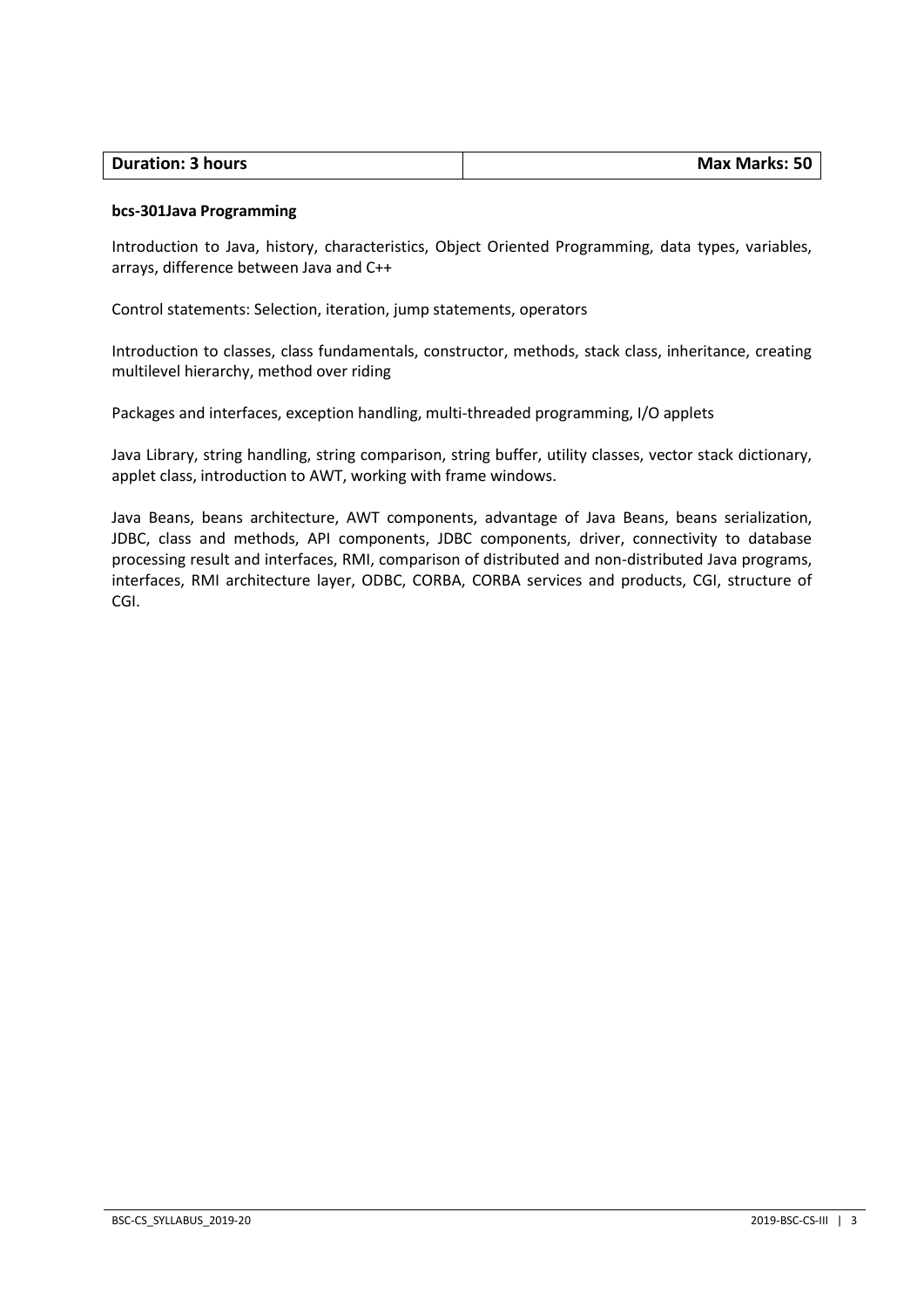| <b>Duration: 3 hours</b> | <b>Max Marks: 50</b> |
|--------------------------|----------------------|
|                          |                      |

#### **bcs-302Discrete Mathematics**

Groups & Rings: Introduction to semi-groups, monoiods, groups, generators, cosets,normal subgroups, Langrange's Theorem, homomorphism, rings, polynomial rings, andfields.

Lattices: Introduction to partial orders, semi-lattices, and lattices.

Vector spaces: vector spaces, linear combinations, convex sets, linear independence,dimension, the column rank and row rank of a matrix.

Linear Mappings: linear mappings and vector space of linear maps, the kernel and theimage of a linear map, orthogonal complement of a subspace, the vector space ofhomogeneous system of linear equations, set of solutions of a non-homogeneous systemof linear equations, matrix associated with a linear map, change of bases, composition oflinear maps, inverse of a linear map.

Scalar products on vector spaces, norm, Schwartz's inequality, Bessel's inequality,orthogonal bases, bilinear maps and matrices, determinants, the rank of a matrix and sub-determinant,Cramer's rule, determinants as areas and volumes, Eigen vectors and Eigenvalues, Eigen space, The characteristic polynomial, Eigen values and Eigen vectors of asymmetric matrix, diagonalisation of a symmetric linear map

Classification of conic sections and quadric surfaces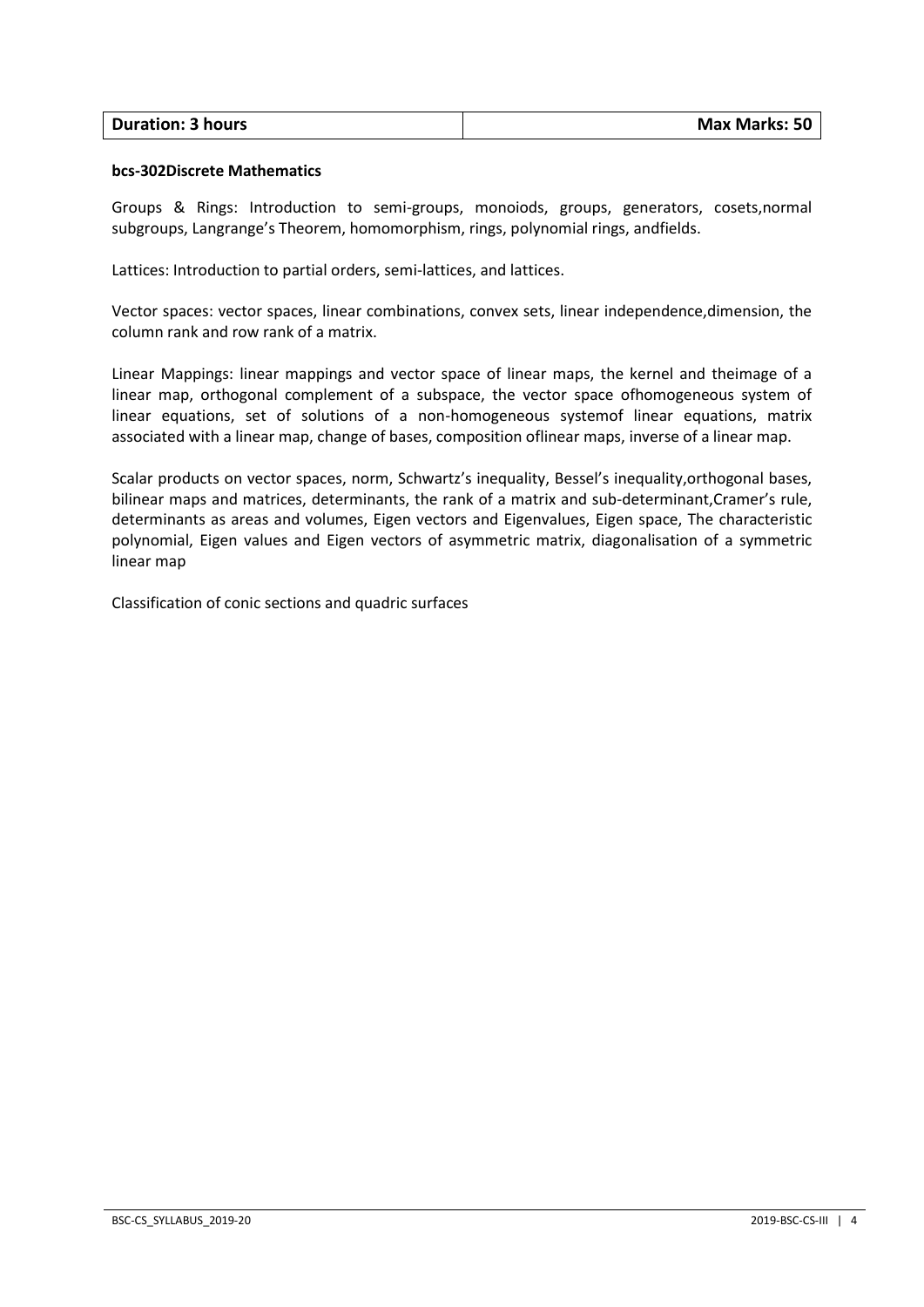### **bcs-303Software Engineering & Project Management**

Concepts of Software Engineering, Software Characteristics, components applications, software Metrics and Models; Process and Product Metrics, Size metric, Complexity metric, McCabe's Cyclometic Complexity, Halsted Theory, Function Point Analysis.

System Development Life Cycle (SDLC) Steps, Water fall model, Prototypes, Spiral model. Planning and Software Project: Cost Estimation, Project Scheduling, Quality Assurance Plans, project Monitoring Plans.

Software Development & Software Design : System design, detailed design, function oriented design, object oriented design user Interface design, Design level metrics: Phases, Process Models, Role of Management, Role of Metrics and Measurement, Software Quality factors,

Coding and Testing: Programming Practices, verification, Monitoring and Control. Testing level metrics Software quality and reliability Clean room approach, software reengineering.

Testing & Reliability: Testing Fundamentals, Test case design, Functional Testing, Structural Testing, Test Plan activities during testing, Unit System , Integration Testing. Concept of Software Reliability, Software Repair and Availability, Software Errors and Faults Reliability Models (JM, GO, MUSA Markov) Limitations of Reliability Models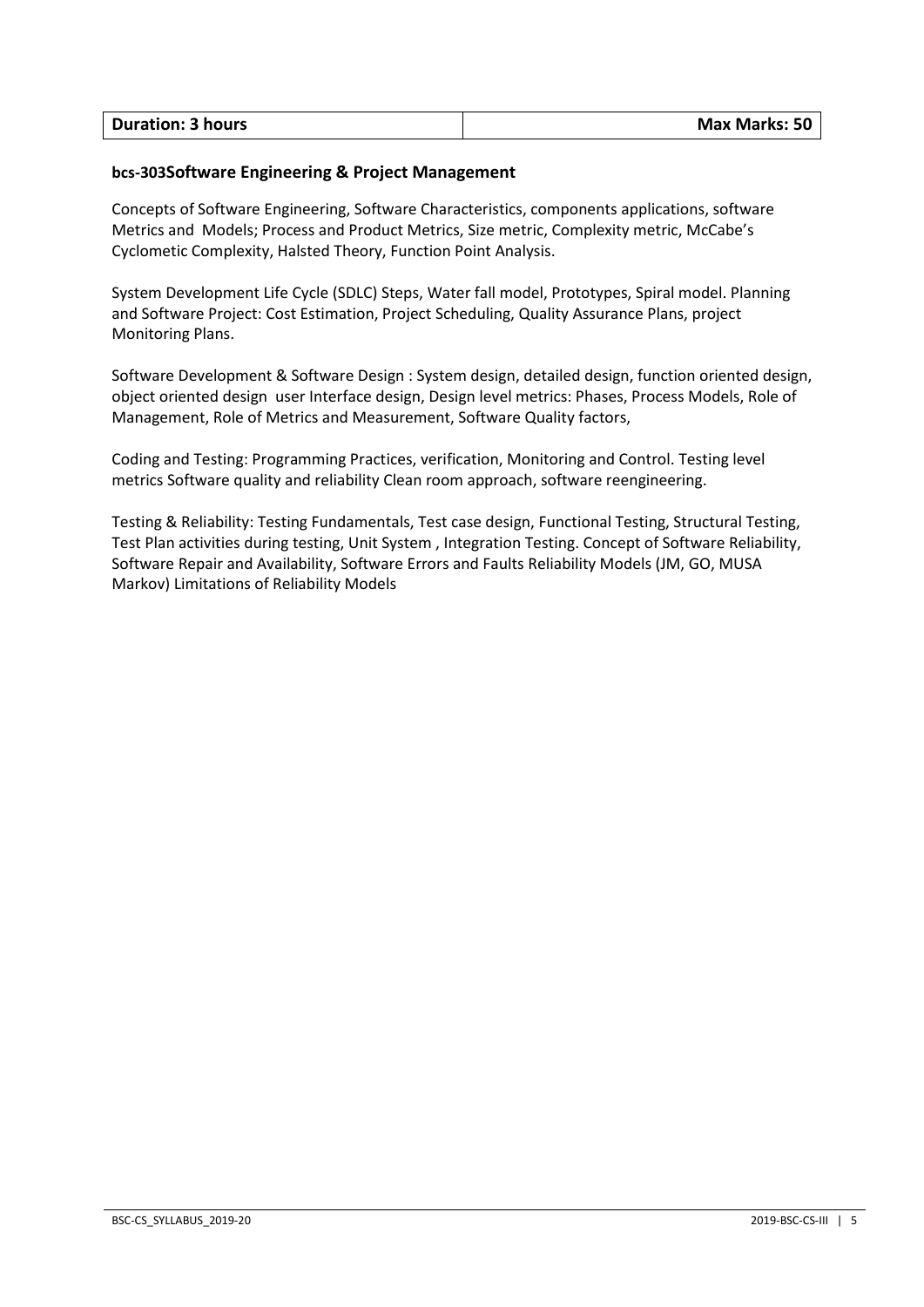| <b>Duration: 3 hours</b> | <b>Max Marks: 50</b> |
|--------------------------|----------------------|
|                          |                      |

#### **bcs-304 Web Technologies**

Internet – current state, hardware and software requirement, ISP, an internet account, web home page, URL, browser, security on web, searching tools, search engines, FTP, Gopher, Telnet, emails, TFTP

Web browser architecture, web page and multimedia, static dynamic and active web page, simple mail transfer protocol, simple network management protocol, hypertext transfer protocol

Basics of PHP: Introduction to PHP, what does PHP do?, history of PHP, language basics, data types, variables , expressions and operators , flow control statements , including code , embedding PHP in web pages.

Functions & Strings: Calling a function, defining a function, variable scope, function parameters, return values, variable functions, anonymous functions. Strings: Accessing individual characters, cleaning strings, encoding and escaping, comparing strings, manipulating and searching strings, regular expressions.

Arrays & Objects: Indexed vs. associative arrays, identifying elements of an array, storing data in arrays, multidimensional arrays, extracting multiple values, converting between arrays and variables, traversing arrays, sorting. Objects: Creating an object, accessing properties and methods, declaring a class, introspection.

MySQL Overview: Introduction, connecting to and disconnecting from the server , Entering queries , Creating and using a database , Creating and selecting a database , creating a table , loading data into a table, Retrieving information from a table, selecting all data, selecting particular rows, selecting particular columns , sorting rows , date calculations , working with NULL values , pattern matching , counting rows , using more than one tables.

MySQL databases in PHP: Introduction, connecting to a MySQL database, querying the database, Retrieving and displaying the results, modifying data, deleting data.

JavaScript - JavaScript Introduction , Variable, If-Else, Switch, Operators, Popups, Functions,Iterator functions, Loops, Forms, Events, and Event Handling, Try-Catch, Introduction to JavaScript Objects, JS Built-in Objects:Array,String , Date , window, document, navigator, status, history, location. Event handling, DOM, dynamically adding, removing and replacing DOM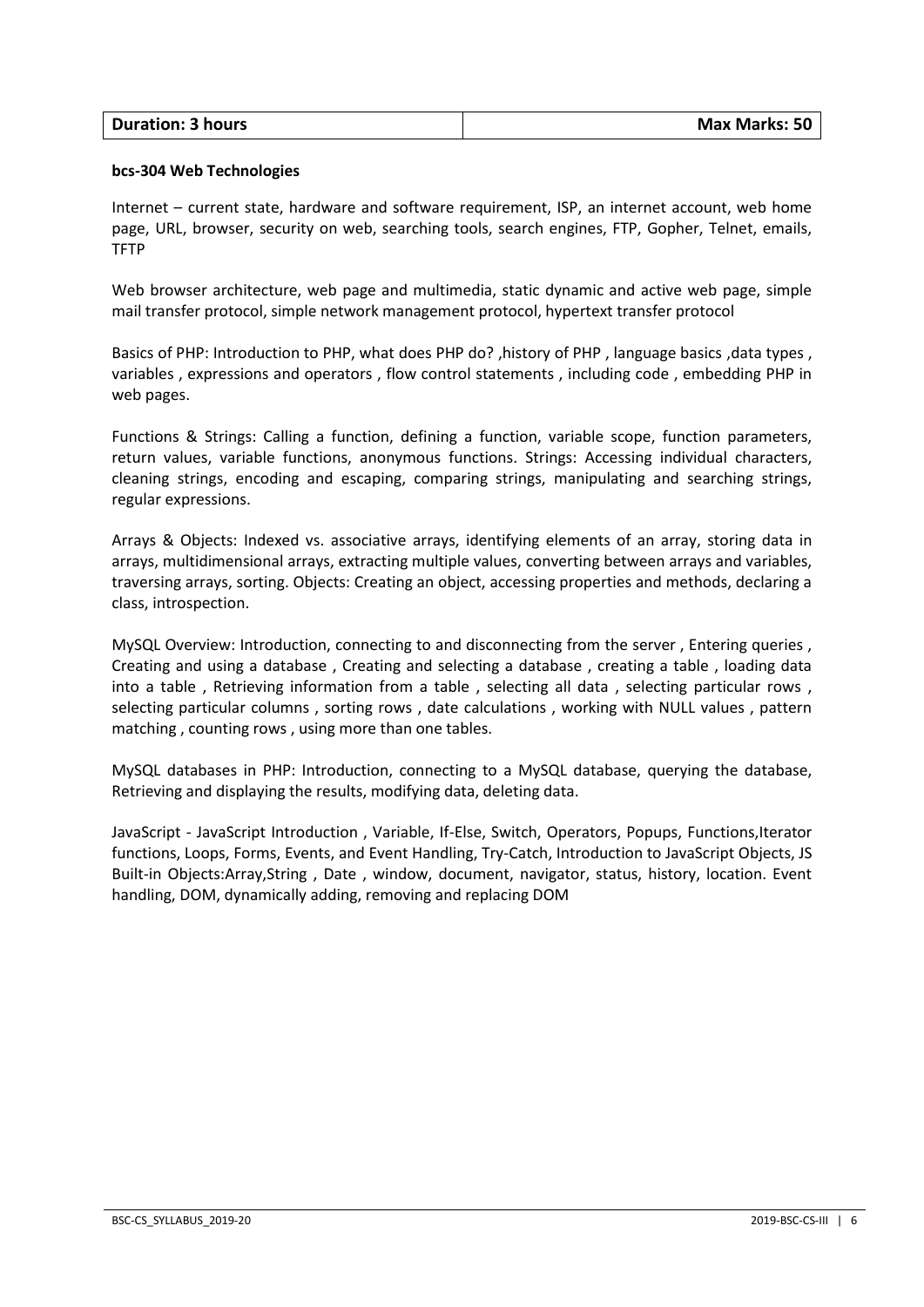| <b>Duration: 3 hours</b> | <b>Max Marks: 50</b> |
|--------------------------|----------------------|

#### **bcs-305Digital Design Using VHDL**

Introduction & Behavioural Modelling

Introduction to HDLs: Difference between HDL and other software languages – Different HDLs in vogue. Overview of digital system design using HDL

Basic VHDL Language Elements: Identifiers, Data objects, scalar and composite data types, Operators

Behavioural Modelling with examples: Entity declaration, Architecture body, Process statement and sequential statements. Inertial and transport delay models, creating signal waveforms, signal drivers, effect of transport and inertial delays on signal drivers.

#### Data Flow and Structural Modelling

Data Flow Modelling with examples: Concurrent signal assignment statement, Concurrent versus sequential signal assignment, Delta delays, Multiple drivers, Conditional signal assignment statement, selected signal assignment statement, concurrent assertion statement.

Structural Modelling with examples: Component declaration, Component instantiation and examples, direct instantiation of component.

Subprograms and Packages

Subprograms and Overloading: Functions and procedures with simple examples –subprogram overloading, Operator overloading.

Packages and Libraries: Package declaration, package body, design file, design libraries, order of analysis, implicit visibility, explicit visibility, library clause and use clause.

Advanced Features: Entity statements, Generate statements, Attributes, Aggregate targets, ports and their behaviour.

Simulation and Hardware modelling

Model Simulation: Simulation – Writing a Test Bench for a Half and a Full adder.

Hardware Modelling Examples: Modelling entity interfaces, Modelling simple elements, Different styles of modelling, Modelling regular structures, Modelling delays, Modelling conditional operations, Modelling a clock divider and a pulse counter.